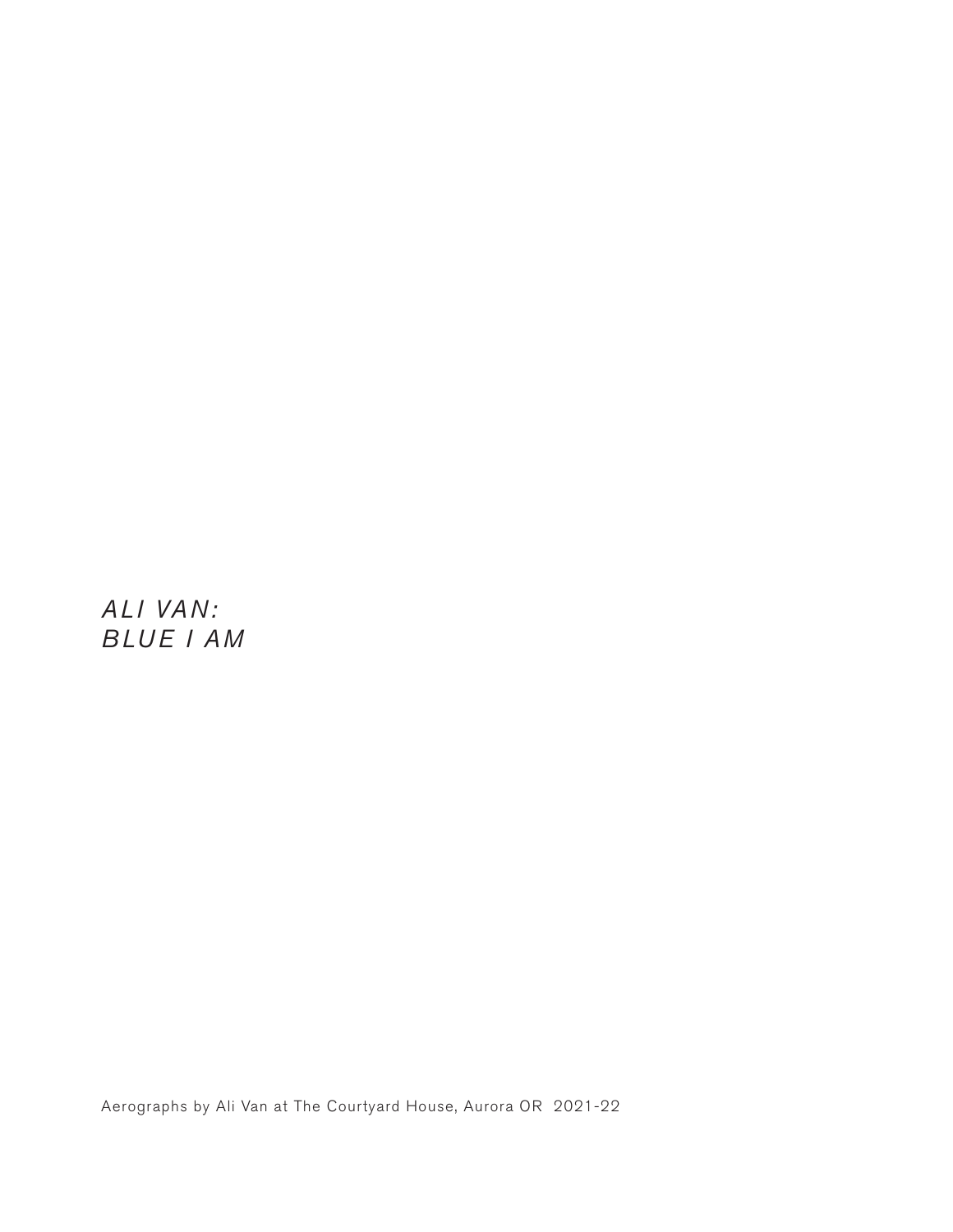

35.

*BLUE I AM*

at The Courtyard House, Aurora OR 2021-22 KEY { cadence\_ Era : coma (AV\_ rhythm ; AH\_ reference ) Sole AEROGRAPHS { value / variant , scale , surface}

© 2021 Ali Van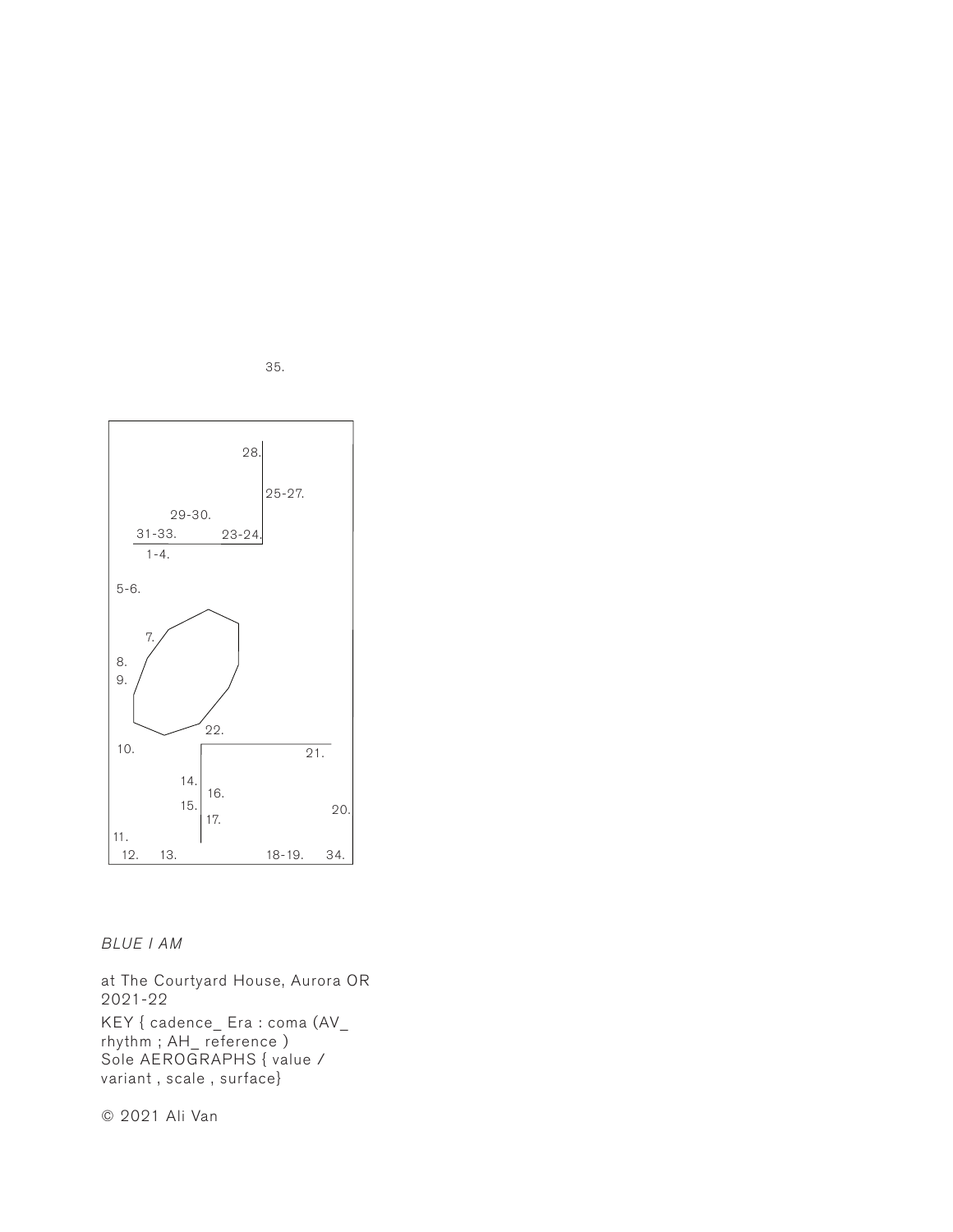## Artist's Statement

A foreign land ascends like wind to guide willow whose lush for life fingers sun conjugate in time. There she lay, arbored, a silent eye toward minute breaking heart, spoken beneath current, hair to tent air, aeros before swallow, surfacing for eros to folly and fly. With budding layers to limn earth, blue braces birth for nothing is lost in phrenic seeds lit to slow puncture, lived to encapsulate one becoming one for another.

Here Ot Blue, Blue I Am -

Oh Prosecuting Blue, Tell Me Your Name, What Are You Pray Tell Oh Blue, Can You Breathe Too My Bludgeoning Blues Embolden A Blue Bright Gnomic Grace Fair Phenyl Blue

!

# Biography

Ali Van feels motility. She lives in taxis and inspirits everyday. She is concerned with being here.

Ali Van is a Minnesota and Hong Kong based multi-disciplinary artist who immanently explores and responds to the components of life around her. Born in New York, Ali Van was raised between Hong Kong and the United States. She studied at Yale University, graduating in 2008, and received an MFA in Visual Arts in 2013 from Columbia University School of the Arts.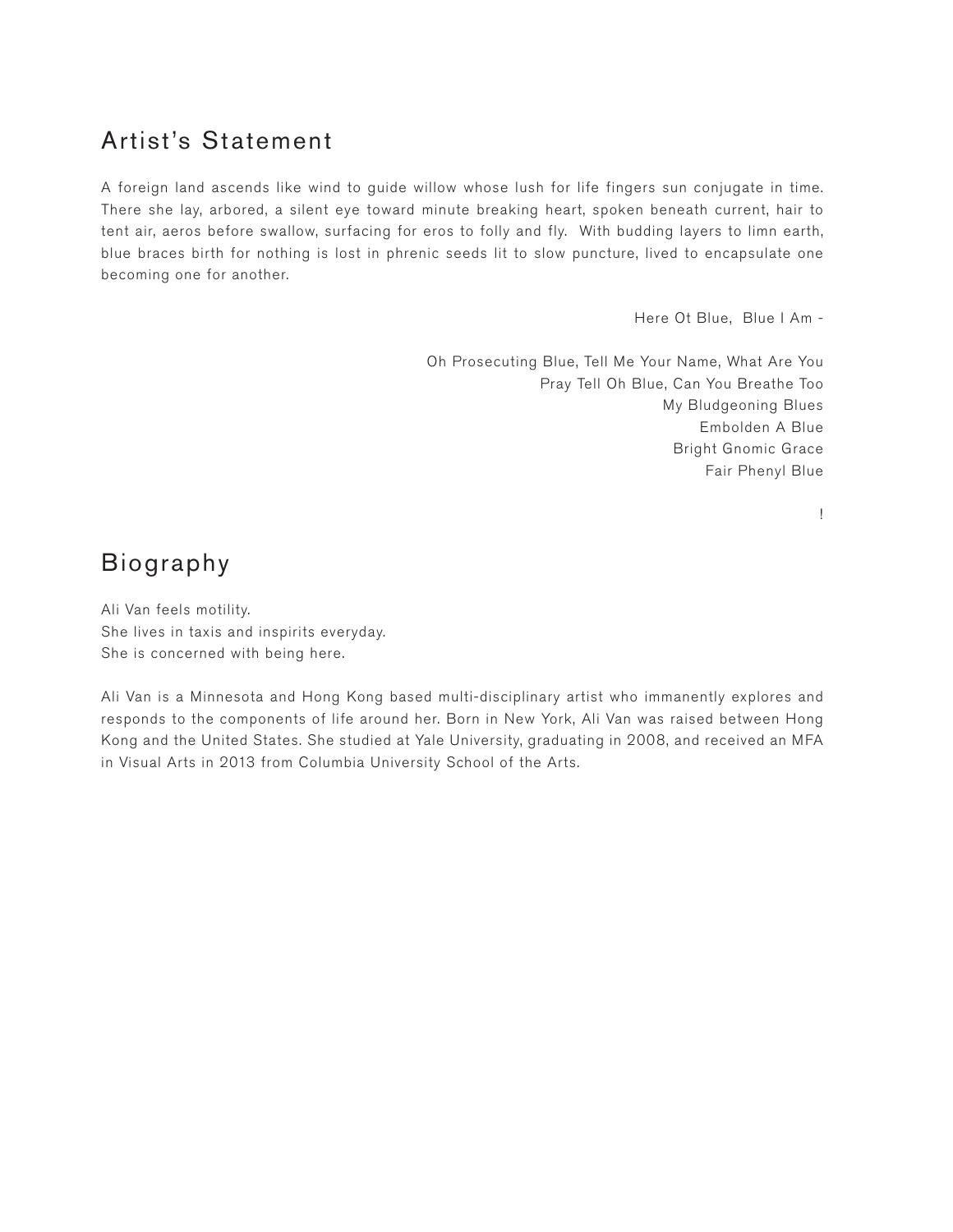

#### *10\_ Language and Myth : Otto In Aurora*

(AV\_ 4, 0, 2, 9 ; AH\_ 1 - 4)

\$ 9900 each / four of thirty two movements, 38 x 38 In, hahnemuhle rice



#### *10\_ Language and Myth : Otto In Aurora*

 $(AV_ 4, 0, 2, 9; AH_ 1 - 4)$ \$9900 each / four of thirty two movements, 38 x 38 In, hahnemuhle rice



*6\_ International Scientific Journal of Pattern Recognition and Artificial Intelligence : World Scientific*

 $(AV_ 10 ; AH_ 5)$ \$11100 / one of twenty movements, 53 x 38 In, hahnemuhle rice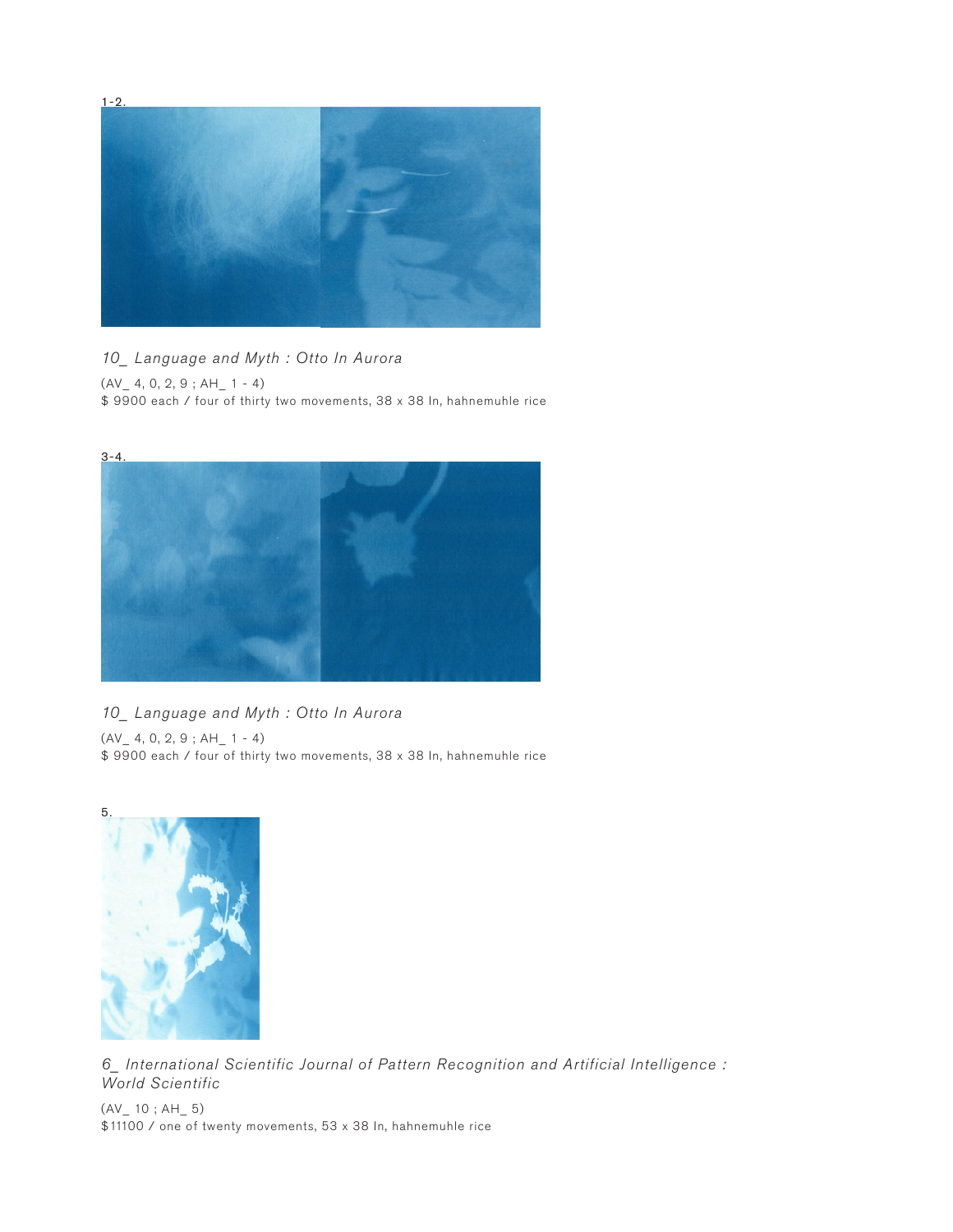

*7\_ The New Melusina : Young Goethe*  $(AV_ 12 ; AH_ 6)$ \$9800 / one of fourteen movements 41 x 29 In, hahnemuhle rice



*6\_ International Scientific Journal of Pattern Recognition and Artificial Intelligence : World Scientific*

 $(AV_ 19 ; AH_ 7)$ \$9800 / one of twenty movements, 41 x 29 in, hahnemuhle rice



*7\_ The New Melusina ; Young Goethe*  $(AV_ 7 ; AH_ 8)$ \$7600 / one of fourteen movements, 33 x 24 in, hahnemuhle rice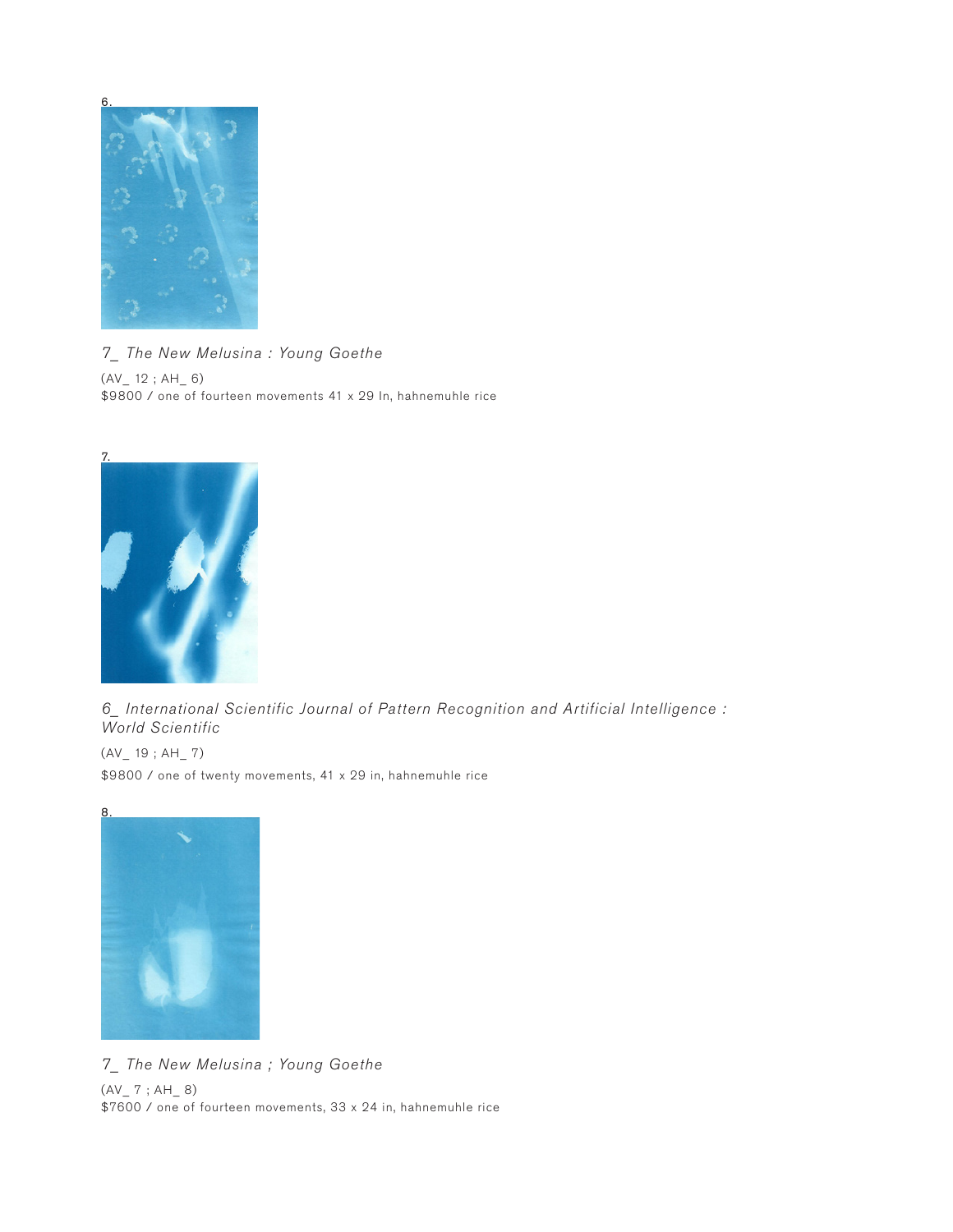

*2\_ Xenophanes of Colophon ; Fragments* 

 $(AV_ 9 * AH_9)$ \$11100 / one of fifteen movements, 53 x 38 in, hahnemuhle rice sold



*5\_ Complex Archetype Symbol : JJJ* 

 $(AV_ 17 ; AH_ 10)$ \$11100 / one of seventeen movements, 53 x 38 in, hahnemuhle rice



*8\_ Masterpieces on the History of an Idea : Chapters* 

(AV\_ 12 ; AH\_ 11) \$11100 / one of twenty nine movements, 53 x 38 in, hahnemuhle rice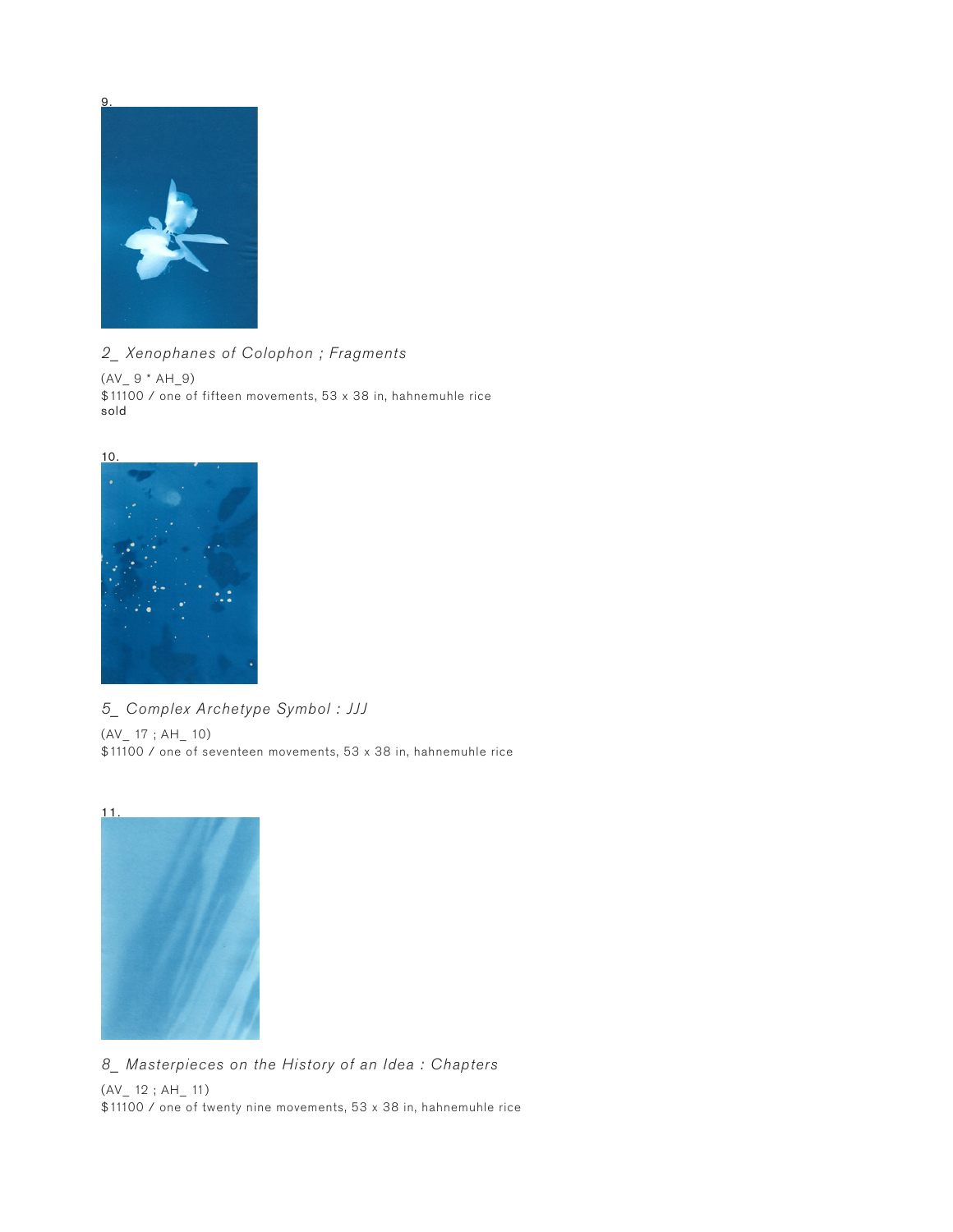

*5\_ Complex Archetype Symbol :*   $(AV_5; AH_12)$ \$11100 / one of seventeen movements, 53 x 38 in, hahnemuhle rice



*9\_ Magdalena ; Prose Poem* 

 $(AV_ 9 ; AH_ 13)$ \$9800 / one of fifteen movements, 41 x 29 in, hahnemuhle rice





*4\_ An Oresteia : As.So.Eu*  (AV\_ 10 ; AH\_ 14) \$11100 / one of eleven movements, 53 x 38 in, hahnemuhle rice sold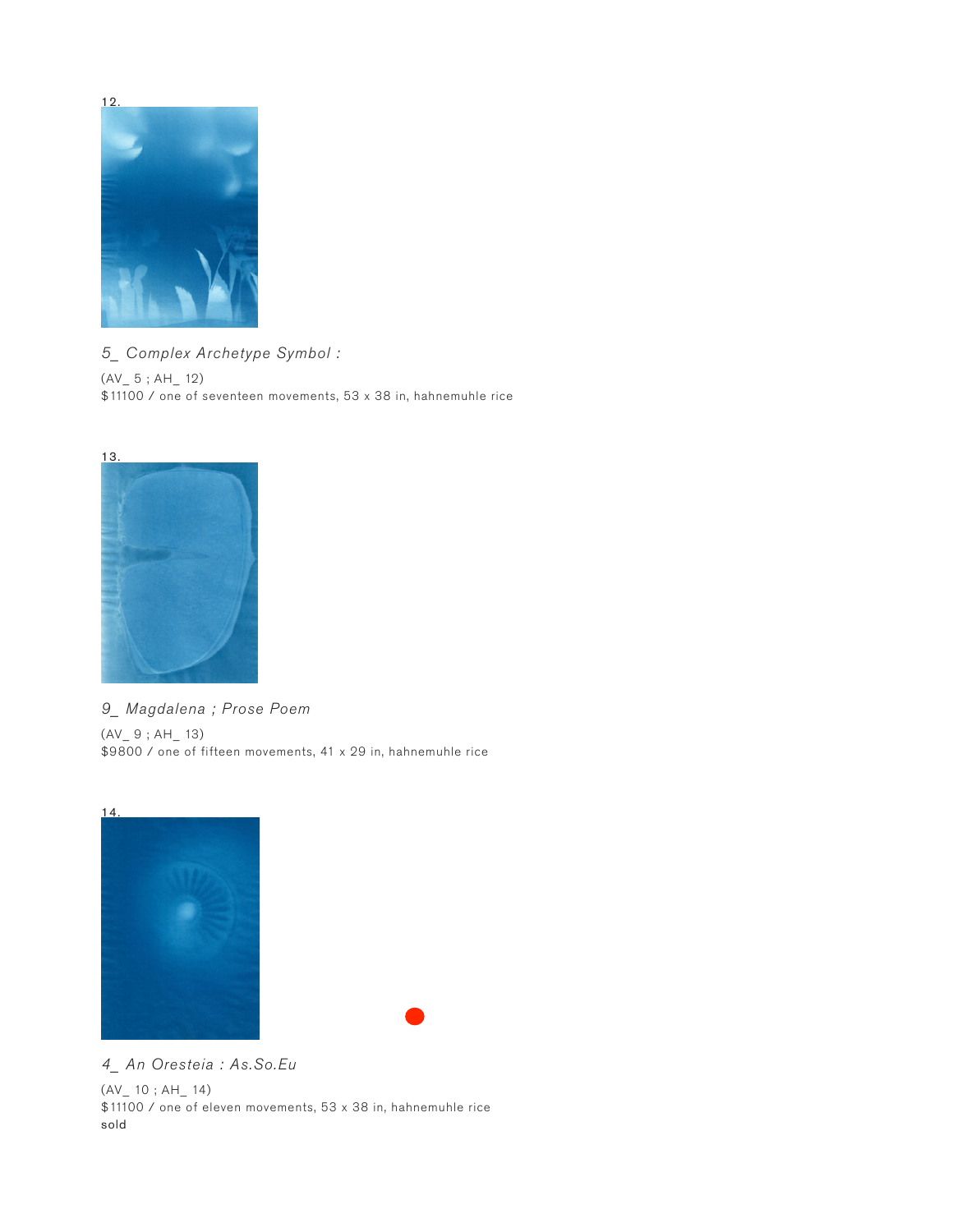

*5\_ Complex Archetype Symbol ; JJJ*   $(AV_ 15 * AH_ 15)$ \$11100 / one of seventeen movements, 53 x 38 in, hahnemuhle rice



*6\_ International Scientific Journal of Pattern Recognition and Artificial Intelligence : World Scientific* 

(AV\_ 20 ; AH\_ 16) \$9800 / one of twenty movements, 41 x 29 in, hahnemuhle rice sold



*8\_ Masterpieces on the History of an Idea ; Chapters* 

(AV\_ 21 ; AH\_ 17) \$9800 / one of twenty nine movements, 41 x 29 in, hahnemuhle rice. sold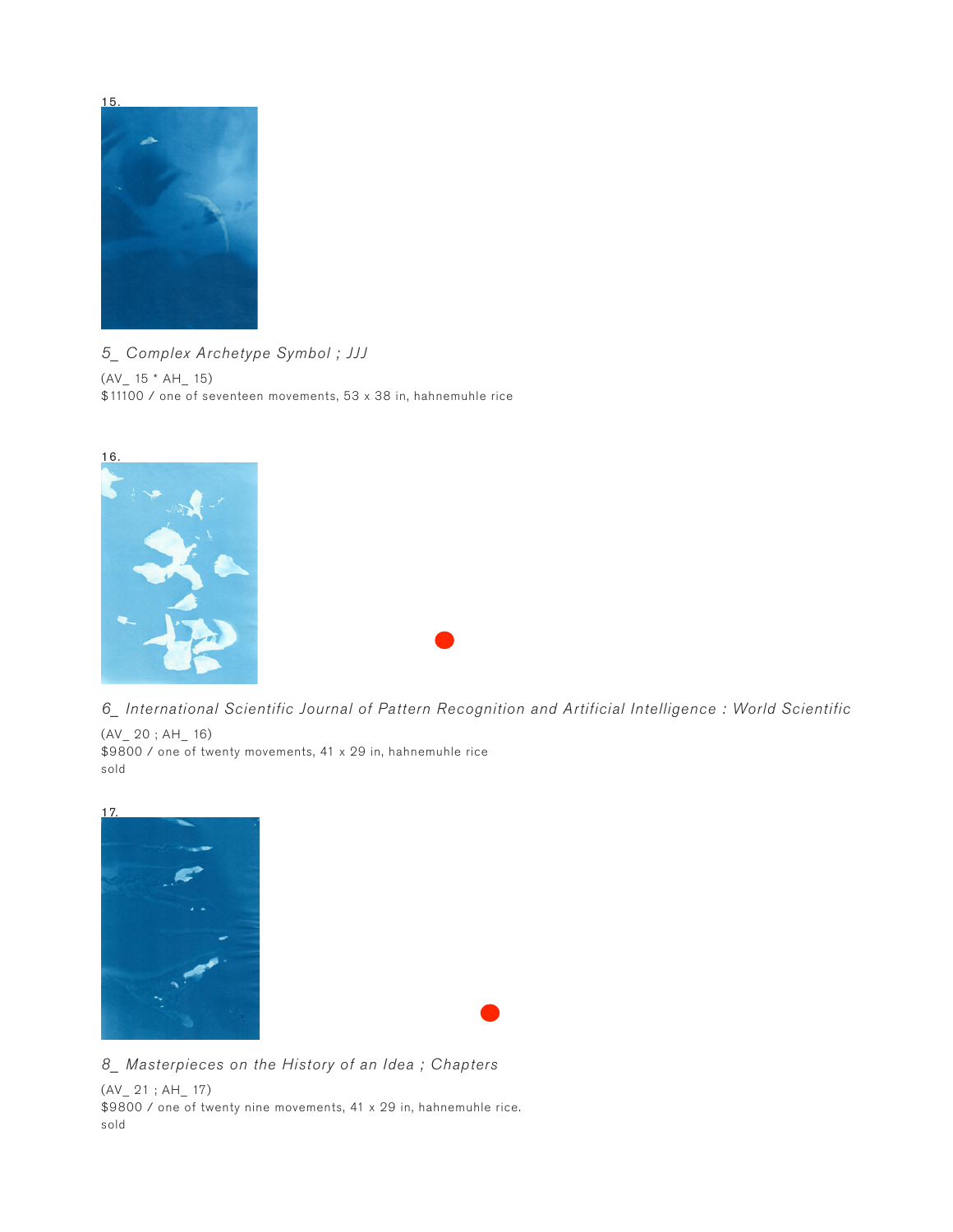

*9\_ Magdalena ; Prose Poem*   $(AV_ 2 ; AH_ 18)$ \$9800 / one of fifteen movements, 41 x 29 in, hahnemuhle rice



*6\_ International Scientific Journal of Pattern Recognition and Artificial Intelligence : World Scientific* 

 $((AV_ 17 ; AH_ 19)$ \$9800 / one of twenty movements, 41 x 29 in, hahnemuhle rice sold



*6\_ International Scientific Journal of Pattern Recognition and Artificial Intelligence : World Scientific*  (AV\_ 1 ; AH\_ 20) \$7600 / one of twenty movements, 33 x 24 in, hahnemuhle rice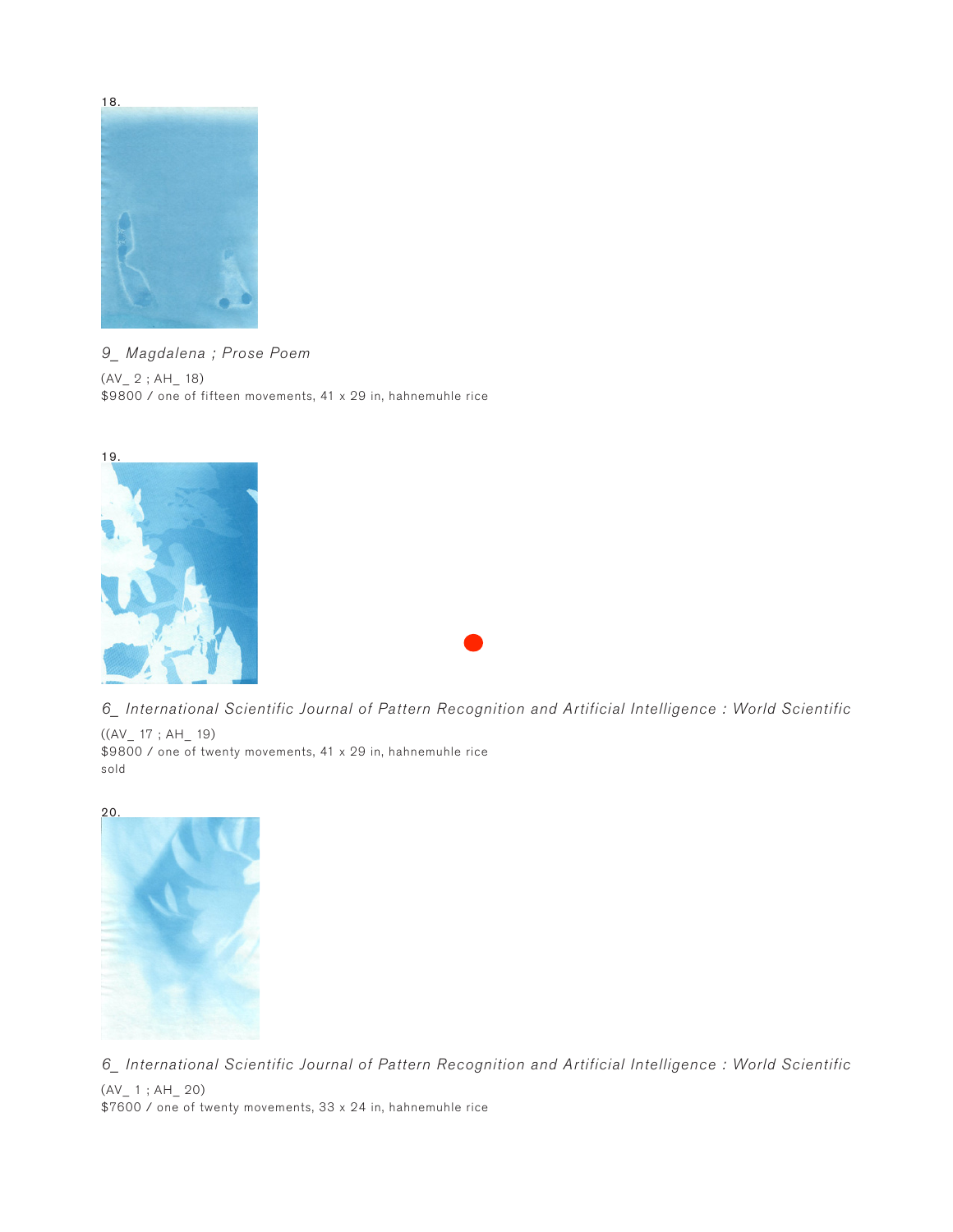*6\_ International Scientific Journal of Pattern Recognition and Artificial Intelligence : World Scientific*   $(AV \ 12 ; AH \ 21)$ \$7600 / one of twenty movements, 33 x 24 in, hahnemuhle rice



*6\_ International Scientific Journal of Pattern Recognition and Artificial Intelligence : World Scientific* 

(AV\_ 15 ; AH\_ 22) \$7600 / one of twenty movements, 33 x 24 in, hahnemuhle rice



*9\_ Magdalena ; Prose Poem*  (AV\_ 1 ; AH\_ 23) \$7600 / one of fifteen movements, 33 x 24 in, hahnemuhle rice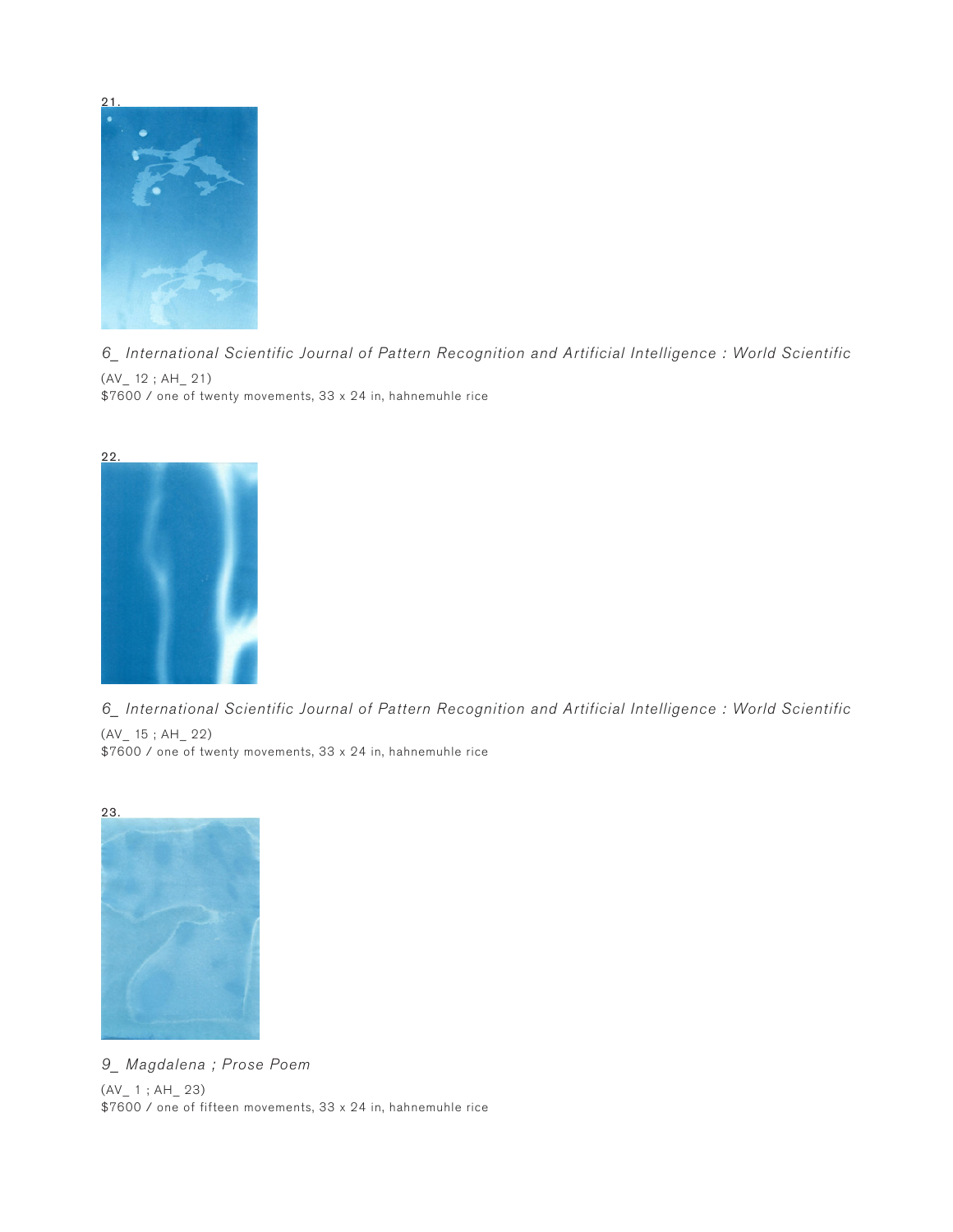

### *9\_ Magdalena ; Prose Poem*

 $(AV_ 3 ; AH_ 24)$ \$7600 / one of fifteen movements, 33 x 24 in, hahnemuhle rice



#### *2\_ Xenophanes of Colophon ; Fragments*

(AV\_ 11, 10, 14 \* AH\_ 25 - 27) \$11100 each / three of fifteen movements, 53 x 38 in, slickrock metallic



*8\_ Masterpieces on the History of an Idea : Chapters* 

(AV\_ 17 ; AH\_ 28) \$9800 / one of twenty nine movements, 41 x 29 in, hahnemuhle rice. sold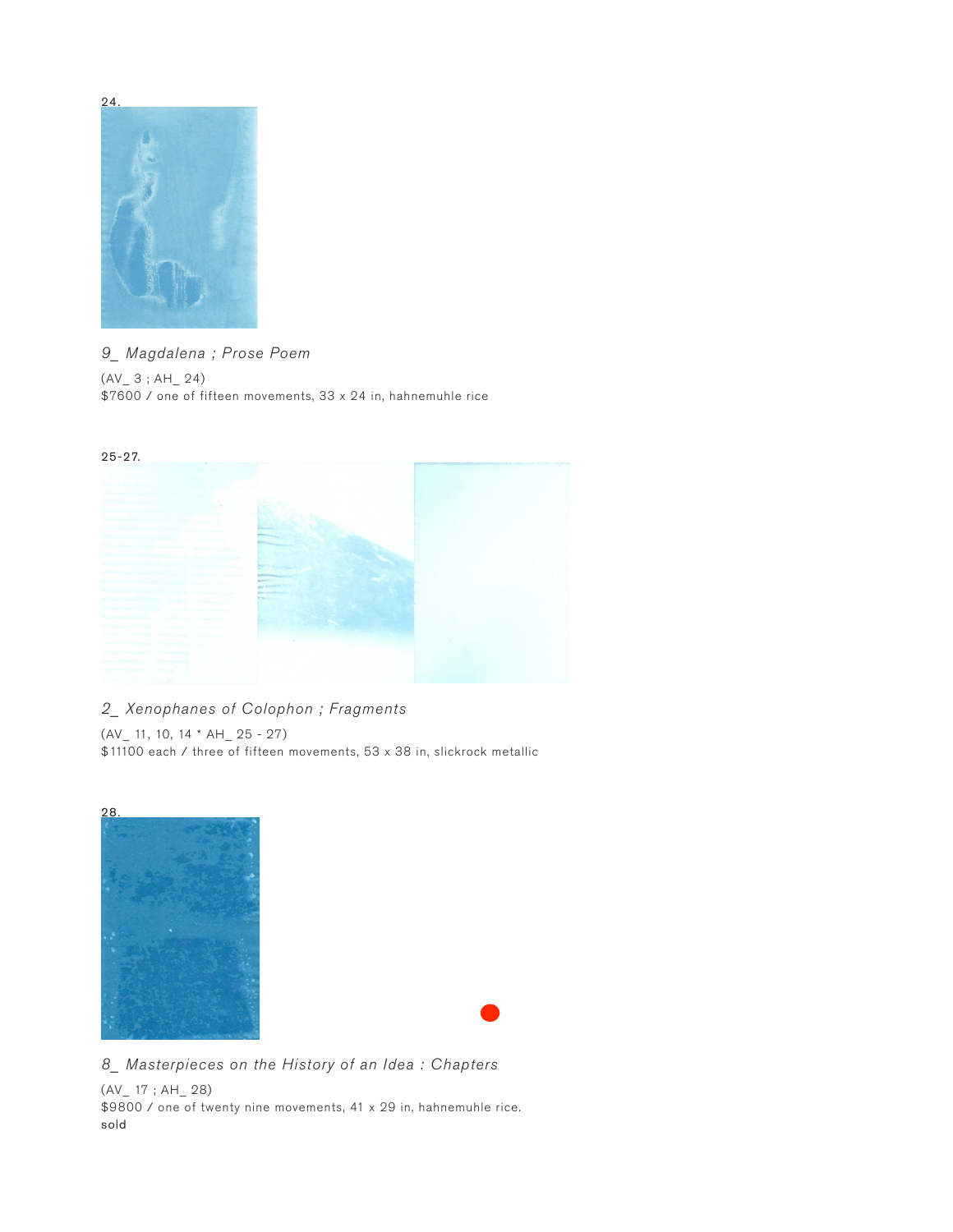

*7\_ The New Melusina ; Young Goethe*   $(AV_ 5 ; AH_ 29)$ \$9800 / one of fourteen movements, 41 x 29 in, hahnemuhle rice sold



*7\_ The New Melusina ; Young Goethe* 

(AV\_ 14 ; AH\_ 30) \$9800 / one of fourteen movements, 41 x 29 in, hahnemuhle rice



*6\_ International Scientific Journal of Pattern Recognition and Artificial Intelligence : World Scientific*  (AV\_ 14 ; AH\_ 31) \$9800 / one of twenty movements, 41 x 29 in, hahnemuhle rice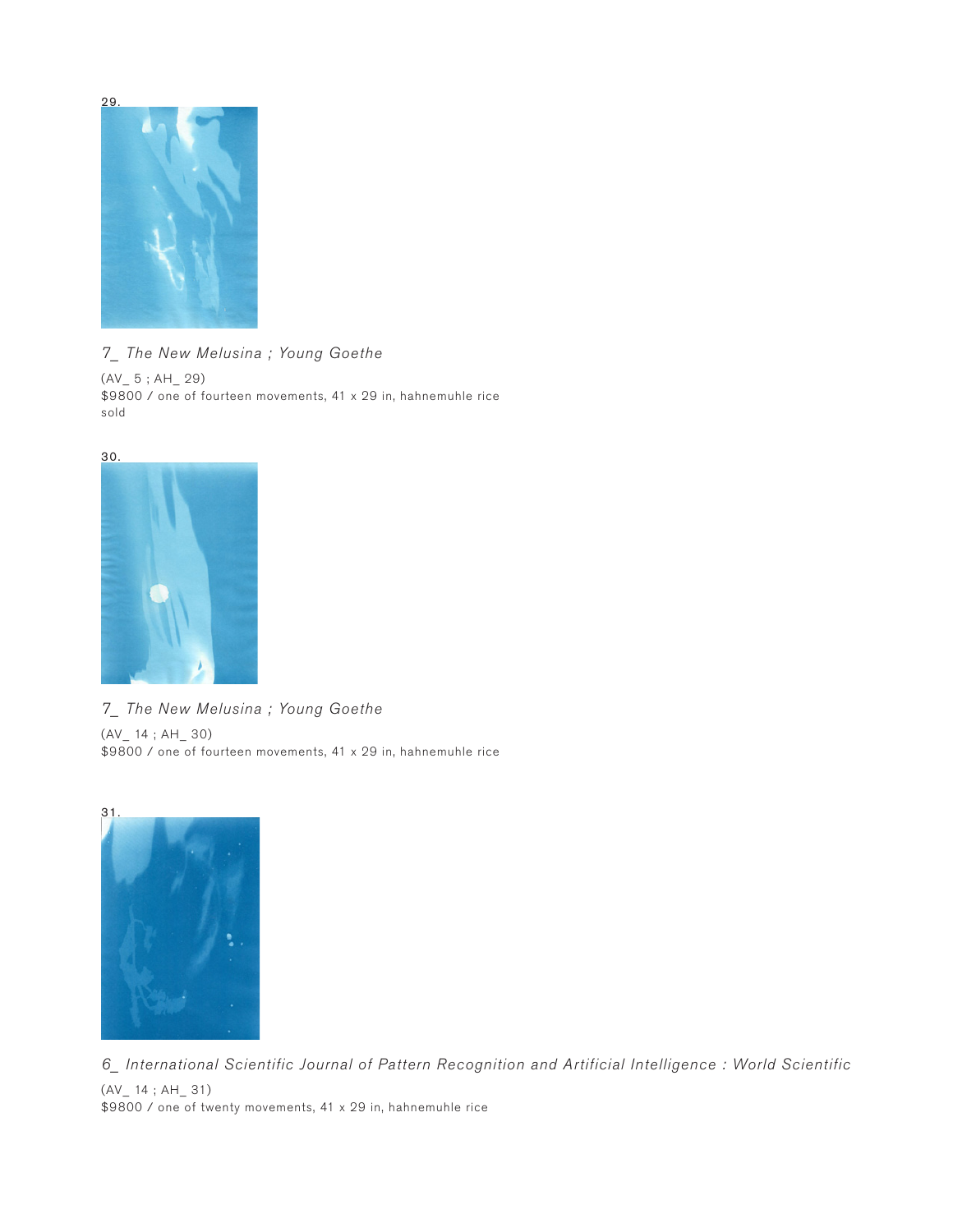

*7\_ The New Melusina ; Young Goethe*  (AV\_ 9 ; AH\_ 32) \$7600 / one of fourteen movements, 33 x 24, hahnemuhle rice



*8\_ Masterpieces on the History of an Idea : Chapters* 

(AV\_ 18 ; AH\_ 33) \$7600 / one of twenty nine movements, 33 x 24 in, hahnemuhle rice



*6\_ International Scientific Journal of Pattern Recognition and Artificial Intelligence : World Scientific*  (AV\_ 16 ; AH\_34) Edition in seven hues / one of five steeds, 5 x 7 in, 3M Vinyl